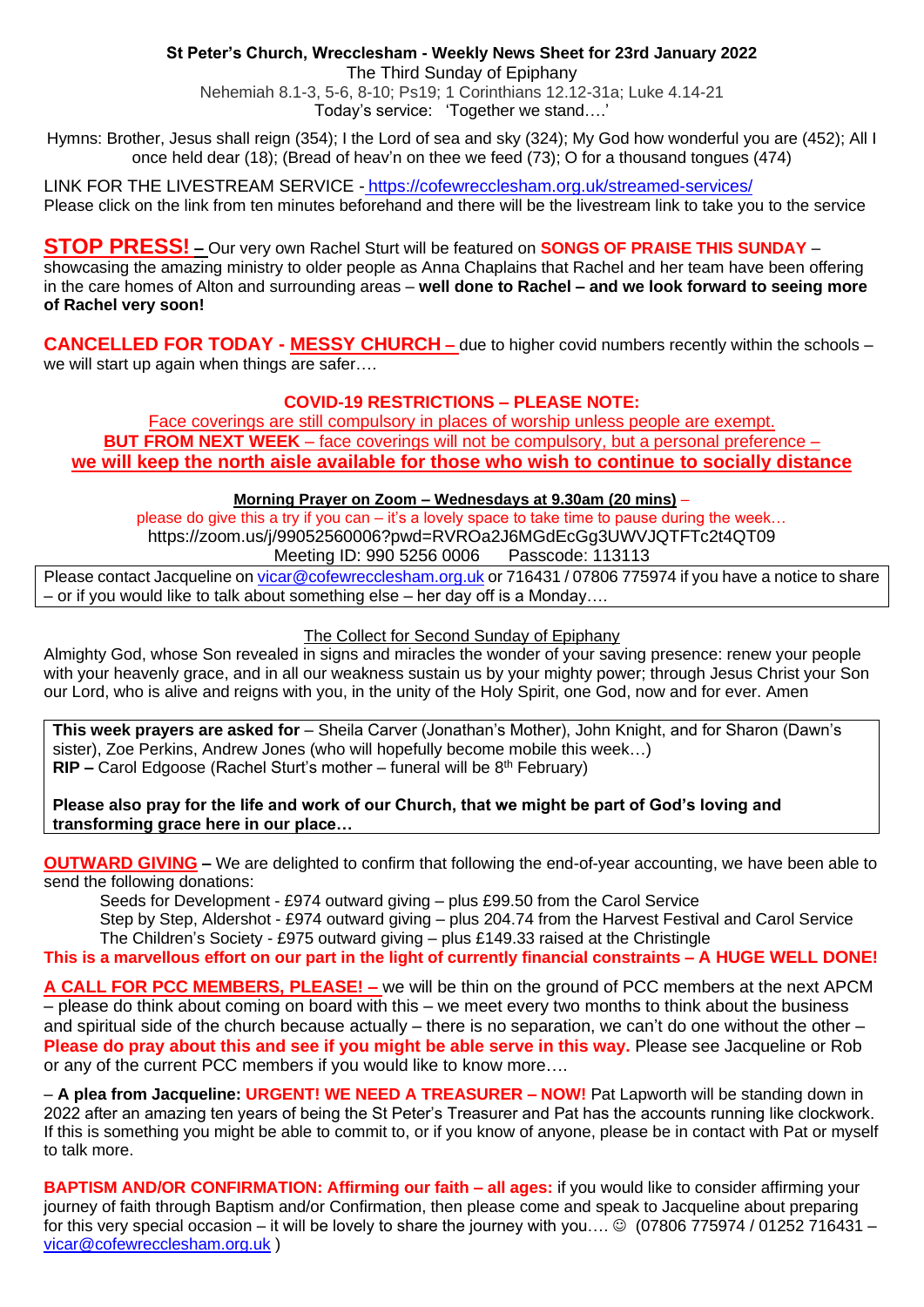# **NEW! – Living in Love and Faith – Another chance to try this thought-provoking course** - Begins

Thursday 3rd February at 8pm **–** this might not be something you would usually take part in but I really heartily recommend coming along…

What does it mean to be human? How should Christians respond to changing patterns in sexuality and relationships in society? What does it mean for followers of Jesus to walk in love, faith and holiness today?

This five-part online course, explores questions of identity, relationships, and sexuality in the light of our Christian faith. In each session, we'll watch some videos together, have a Bible study, and spend time talking and reflecting. The aim is for this to be a safe, respectful, and honest space, where we listen to and learn from each other. Please email Naomi [\(nrparkintyrie@gmail.com\)](mailto:nrparkintyrie@gmail.com) to sign up for the course, or if you'd like more information. You can also visit the LLF Learning Hub [\(https://llf.churchofengland.org/\)](https://llf.churchofengland.org/) for some fantastic resources – including podcasts, film clips, and reading suggestions.

## **Lion's Project Wenceslas fighting fuel poverty**

On the 25<sup>th</sup> Nov the Lions are launching their initiative encouraging people to share their winter fuel allowance with those who need extra funds. With the rise in fuel prices, donating this year is more important than ever. The money goes straight to utility companies and allows fuel cards to be topped up; there is no limit on the relief as well. If you know anyone in need, please refer them to the Lions, a referral can come from any organisation. Attached is the application form for referring someone. For more details: [https://www.lionsgiving.co.uk/Appeal/farnhamwenceslas](https://emea01.safelinks.protection.outlook.com/?url=https%3A%2F%2Fwww.lionsgiving.co.uk%2FAppeal%2Ffarnhamwenceslas&data=04%7C01%7C%7C670ac8773ce941dc31c808d9ae5c7915%7C84df9e7fe9f640afb435aaaaaaaaaaaa%7C1%7C0%7C637732534462155920%7CUnknown%7CTWFpbGZsb3d8eyJWIjoiMC4wLjAwMDAiLCJQIjoiV2luMzIiLCJBTiI6Ik1haWwiLCJXVCI6Mn0%3D%7C3000&sdata=jYT55VrvJZ%2FRUdhMQwgg2DCNmThy7EdE8MyPg1JZd9o%3D&reserved=0)

**COLLECTING BOX FOR USED STAMPS –** The box is at the back of the Church in aid of the RNIB and Wendy will send them of in the New Year – thank you, Wendy!

**Moira Davies has written a most interesting book – 'Boundstone in the 1960s –** this is available for £2 which will be donated to charity (apologies, I can't remember which one – I will confirm next week…)

WRECCLESHAM OVER 60'S **–** On 2nd and 4th Tuesdays of each month @ 1.30pm – a lovely group meet at the Leverton Hall – please pick up a leaflet for information....

## **Thank you**

• To those who have helped with services today & supplied refreshments – very much appreciated and valued •

REMINDER – A short version of **Daily Prayer is available on the Church of England Website and as an App.** <https://www.churchofengland.org/prayer-and-worship/join-us-service-daily-prayer> [Download Time To Pray app](https://www.chpublishing.co.uk/apps/time-to-pray)  [Access the text online](https://www.churchofengland.org/prayer-and-worship/join-us-in-daily-prayer/prayer-during-day-contemporary-Saturday-30-January-2021)

#### **Farnham Foodbank** – THE BASKET IS NOW LOCATED AT THE CHURCH!

- **Please only donate long-life goods – fresh and perishable goods cannot be accepted –** thank you for all that you contribute
- Please continue to put donations in the basket at St Peter's, and Lizzy Hendry & Stephanie Robinson will kindly be taking the food to the Foodbank. **Jacqueline holds Foodbank vouchers** - please contact her if you or anyone you know would benefit.
- They urgently need **Chunky soups – baked beans – sardines in tomato sauce – tinned tuna**

St Peter's WhatsApp Group – a lovely way to share little bits and pieces of our daily lives and thoughts – Please be in touch with Jacqueline 07806 775974 or [vicar@cofewrecclesham.org.uk](mailto:vicar@cofewrecclesham.org.uk) who can pass your details to Naomi....

Schroder Trust - Funding is available from the Schroder Trust for Wrecclesham residents and organisations who are in need of assistance – please speak to Rob Durrant, Rev Jacqueline or Jack Crawford for further information and Farnham Town Council for the application form - [https://www.farnham.gov.uk/services/grants/the-isabella](https://www.farnham.gov.uk/services/grants/the-isabella-schroder-trust)[schroder-trust](https://www.farnham.gov.uk/services/grants/the-isabella-schroder-trust)

### Bible Readings – Epiphany 3:

## First Reading: Nehemiah 8.1-3,5-6,8-10

<sup>1</sup>All the people gathered together into the square before the Water Gate. They told the scribe Ezra to bring the book of the law of Moses, which the LORD had given to Israel. <sup>2</sup>Accordingly, the priest Ezra brought the law before the assembly, both men and women and all who could hear with understanding. This was on the first day of the seventh month. <sup>3</sup>He read from it facing the square before the Water Gate from early morning until midday, in the presence of the men and the women and those who could understand; and the ears of all the people were attentive to the book of the law.

<sup>5</sup>And Ezra opened the book in the sight of all the people, for he was standing above all the people; and when he opened it, all the people stood up. <sup>6</sup>Then Ezra blessed the LORD, the great God and all the people answered, 'Amen, Amen,' lifting up their hands. Then they bowed their heads and worshipped the LORD with their faces to the ground.